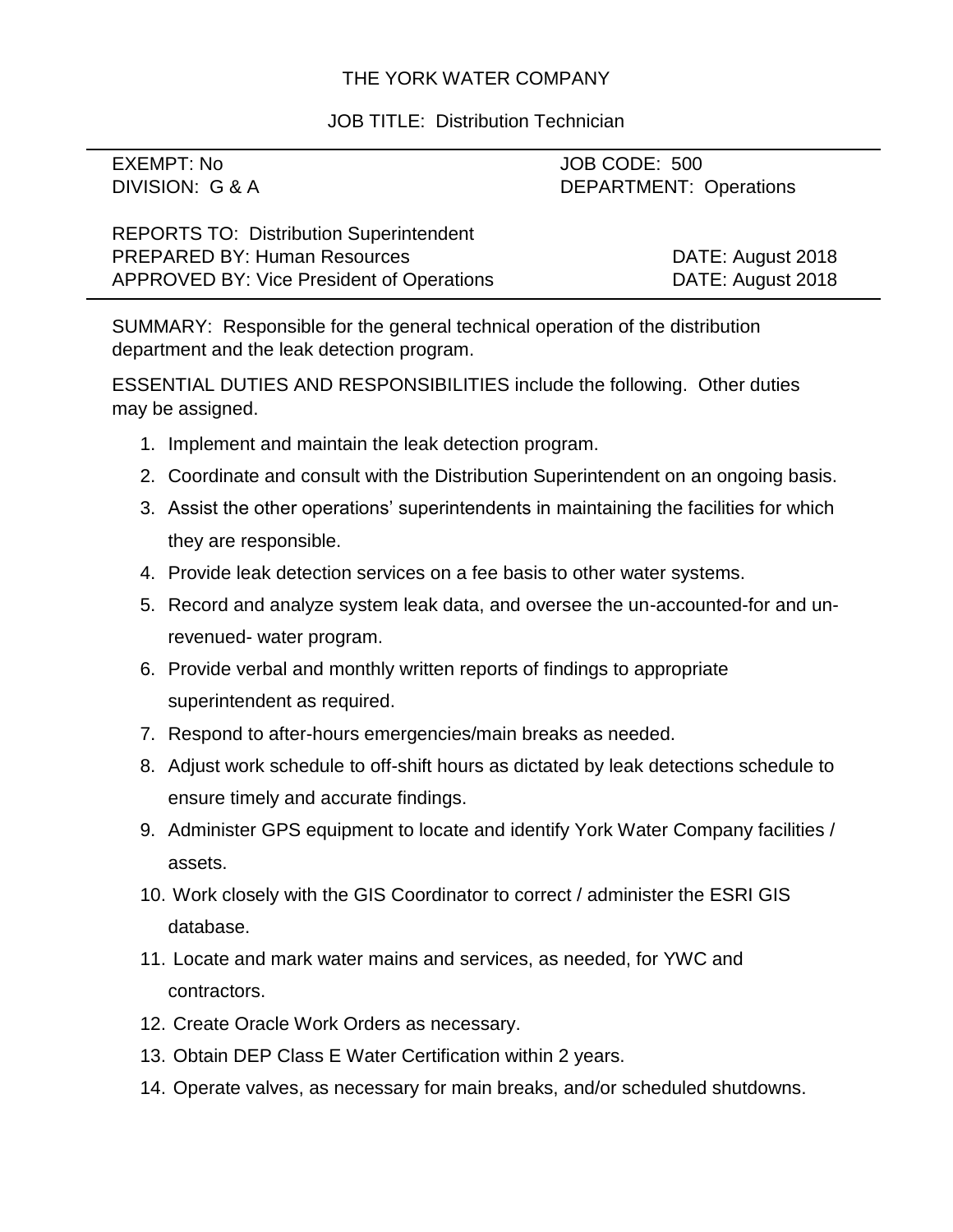## THE YORK WATER COMPANY

#### JOB TITLE: Distribution Technician

| EXEMPT: No                              | JOB CODE: 500                 |
|-----------------------------------------|-------------------------------|
| DIVISION: G & A                         | <b>DEPARTMENT: Operations</b> |
| REPORTS TO: Distribution Superintendent |                               |

| <b>REPORTS TO: Distribution Superintendent</b>   |                   |
|--------------------------------------------------|-------------------|
| <b>PREPARED BY: Human Resources</b>              | DATE: August 2018 |
| <b>APPROVED BY: Vice President of Operations</b> | DATE: August 2018 |

- 15. Assist Customer Service, and/or Dispatcher with turn-on's, turn-off's, and/or customer complaints.
- 16. Notify customers of scheduled maintenance and outages in accordance with the Company's process and governing regulations.
- 17. Work closely with Superintendents to administer the PA One Call System.
- 18.Consistently demonstrate positive and professional behavior with all individuals contacted on behalf of the Company, including employees.

# **QUALIFICATIONS REQUIREMENTS:**

# **EDUCATION and/or EXPERIENCE:**

High school diploma or general education degree (GED); a minimum of 3 years experience working in an unsupervised or self-directed environment and a minimum of 2 years water system experience or a minimum of 5 years experience in a detail oriented/technical position requiring similar skills.

Within 5 years of being employed in the position, shall obtain an Associate's Degree or higher in Business, Management, or another related field.

## **LANGUAGE SKILLS:**

Ability to read and interpret documents such as safety rules, operating and maintenance instructions, and procedure manuals. Ability to write routine reports and correspondence. Ability to speak effectively in one-on-one situations and with small groups. Must be able to use Microsoft Word. Create procedural manuals as necessary.

## **MATHEMATICAL SKILLS:**

Ability to add, subtract, multiply, and divide in all units or measure, using whole numbers, common fractions, and decimals. Ability to compute rate, ratio, and percent and to draw and interpret bar graphs. Must be able to use Microsoft Excel to create, and interpret spreadsheet reports.